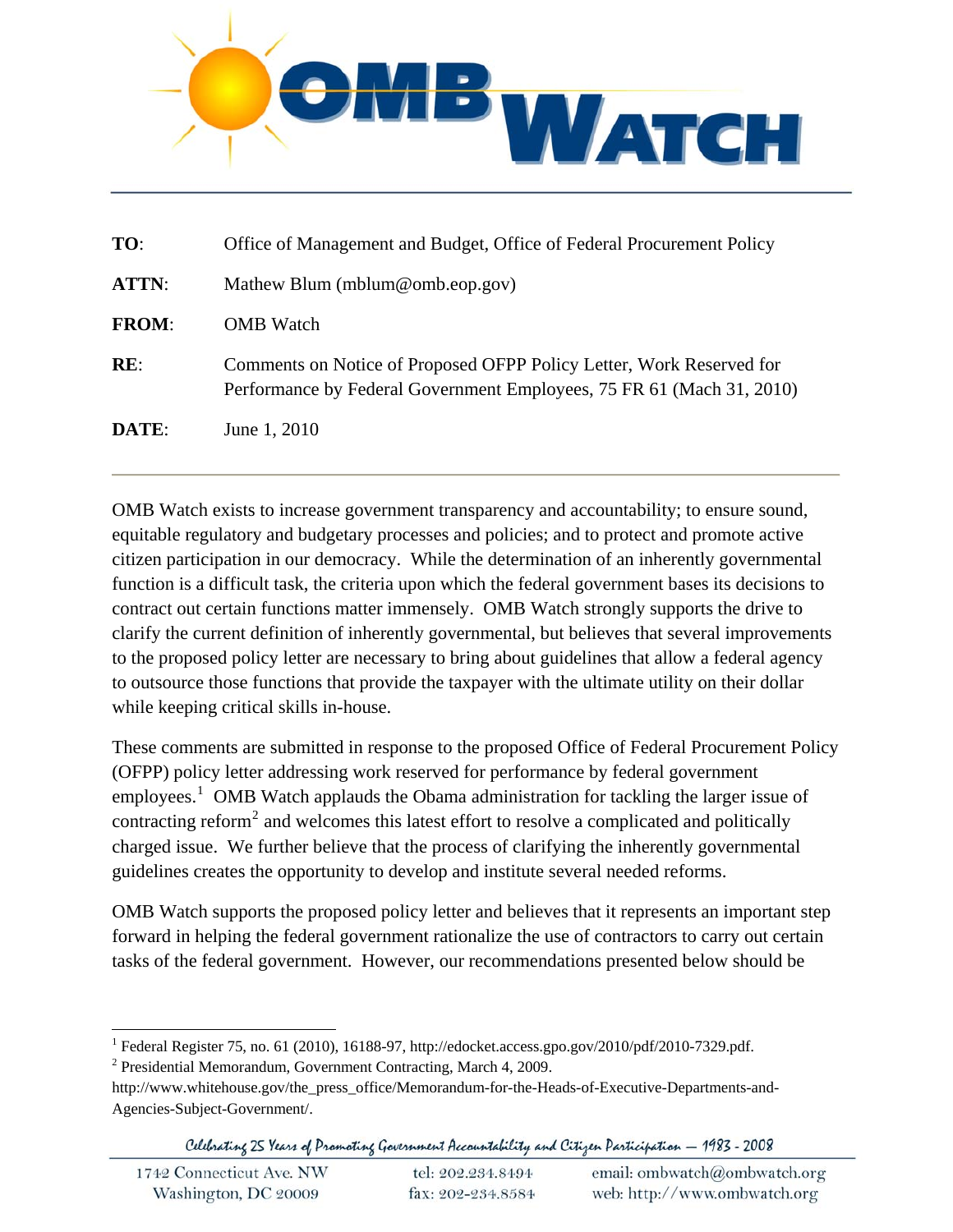incorporated into defining "inherently governmental" policies to address the current problems inherent in existing guidelines.

Overall, these recommendations are guided by OMB Watch's belief in the power of transparency and access to government information to transform government processes and produce better outcomes for the public. Without greater transparency, issues of waste, fraud, and abuse, conflicts of interest, and poor performance will continue to beleaguer the federal procurement process.

# **Conflicts of Interest**

The proposed policy letter addresses mitigating potential conflicts of interest. In addition to the listed provisions  $(5(c)(4)(i-vi))$ , the letter should also include either methods to identify potential conflicts of interest or instruct the federal agencies to produce such methods. Additionally, the conflict of interest mitigation plans described in  $5(c)(4)(i)$  should be made available to the public on a website designated by the Director of the Office of Management and Budget.

## **Extent of Contractor Involvement in the Federal Government**

Contractor oversight is critical to ensuring that contractor activities do not cross over into inherently governmental functions or that sufficient federal personnel conduct critical functions. Essential to oversight is a simple assessment of the extent to which contractors are carrying out activities for the federal government. The proposed policy letter should require that each federal agency conduct a count of the number of contractors performing work for that agency. This count should be disaggregated into the roles that contractors fulfill and whether these roles are inherently governmental, closely associated with inherently governmental functions, or performing critical functions.

#### **Public Access to Information**

Another important aspect of contractor oversight is the ability of outside stakeholders, including journalists, government watchdogs, program advocates, and the general public, to make their own assessments of the quality of contractor oversight by federal agencies. To enable this, myriad information about federal contracting procedures and federal contractors should be made available to the public on a website designated by the Director of the Office of Management and Budget. Not only should this include existing federal contractor performance databases, but also the various plans and reports mentioned in the policy letter.

Specifically, the policy letter should be amended to call for the publication on a publicly available website: conflict of interest mitigation plans  $(5(c)(4)(i))$ ; the Human Capital Plan for Acquisition that identifies specific strategies and goals for addressing both the size and capability of the acquisition workforce  $(4(c)(2))$ ; and the procedures, training plans, evaluations of the effectiveness of their internal management controls for reserving work for federal employees,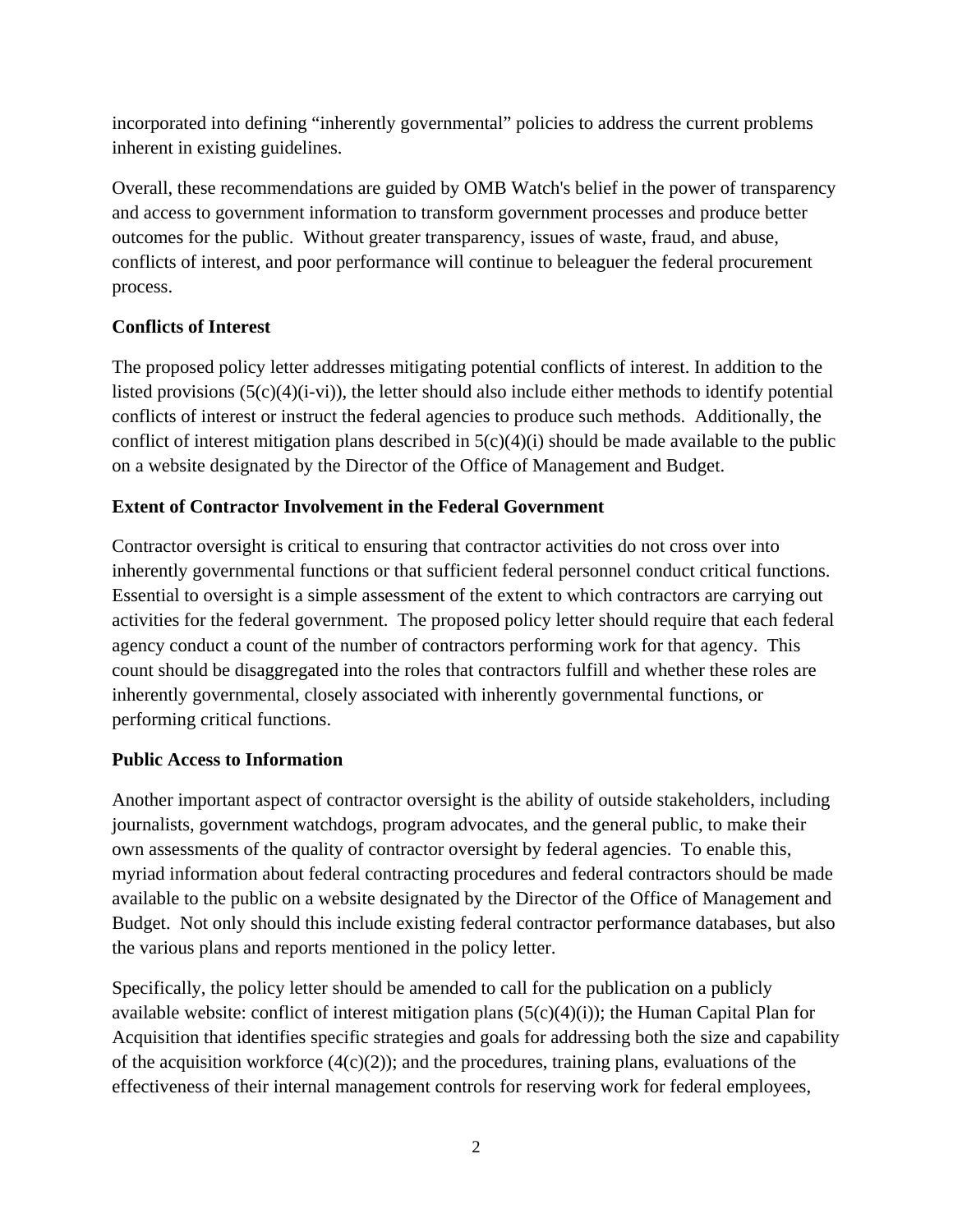and the senior official(s) to be accountable for the development and implementation of these, as mentioned in  $6(b - e)$ .

### **Incentives for Agency Officials**

The proposed policy letter is particularly laudable for its insistence that federal agencies "take steps to employ an adequate number of government personnel to ensure that contract administration protects the public interest." However, it is possible that program officials would be sanctioned in the case that they cannot meet their performance goals without the engagement of contractors. Yet there may also be instances in which insufficient federal personnel exist to conduct proper oversight of the contractors. In these cases, program officials are caught between the being penalized for inadequate program performance and a failure to protect the public interest. They should not be put in this position. The proposed policy letter should require that agencies create employee evaluation mechanisms whereby agency staff are provided with incentives to ensure that proper contractor oversight is conducted and simultaneously be protected from penalties for poor program performance due to lack of necessary contractor involvement.

## **Responses to Questions from Solicitation of Public Comment**

# *2.c. The Establishment of a "Principal-Agent" Test*

It is crucial that the government have a set of guidelines for federal agencies to look to when deciding which functions they can and cannot outsource that incorporates the possible risks of not being able to adequately oversee a contractor perform certain functions. Therefore, OMB Watch believes that OFPP should seriously consider establishing a "principal-agent" test to help agencies identify functions as inherently governmental.

The current tests used by agencies to determine if functions are inherently governmental, the "nature of the function" test and the "discretion" test, do not adequately require agencies to examine if the lack of ensuring sufficient control over the performance of a function by those outside government would create serious risks. These tests exclude assessing the degree to which federal agencies can conduct proper contractor oversight. It would be possible that the nature of the work performed by a contractor could not be adequately overseen or that there would be an inability to hold a contractor accountable for actions that are contrary to the public interest. The principal-agent test would allow agencies to consider these potential pitfalls and exclude the performance of certain functions by contractors that might have otherwise been deemed appropriate to outsource.

Additionally, a "principal-agent" test would aid the ability of a federal agency to define its core competencies, thereby determining the activities that help the agency meet its statutory and performance obligations, which help to provide further outliers for what functions should and should not be outsourced.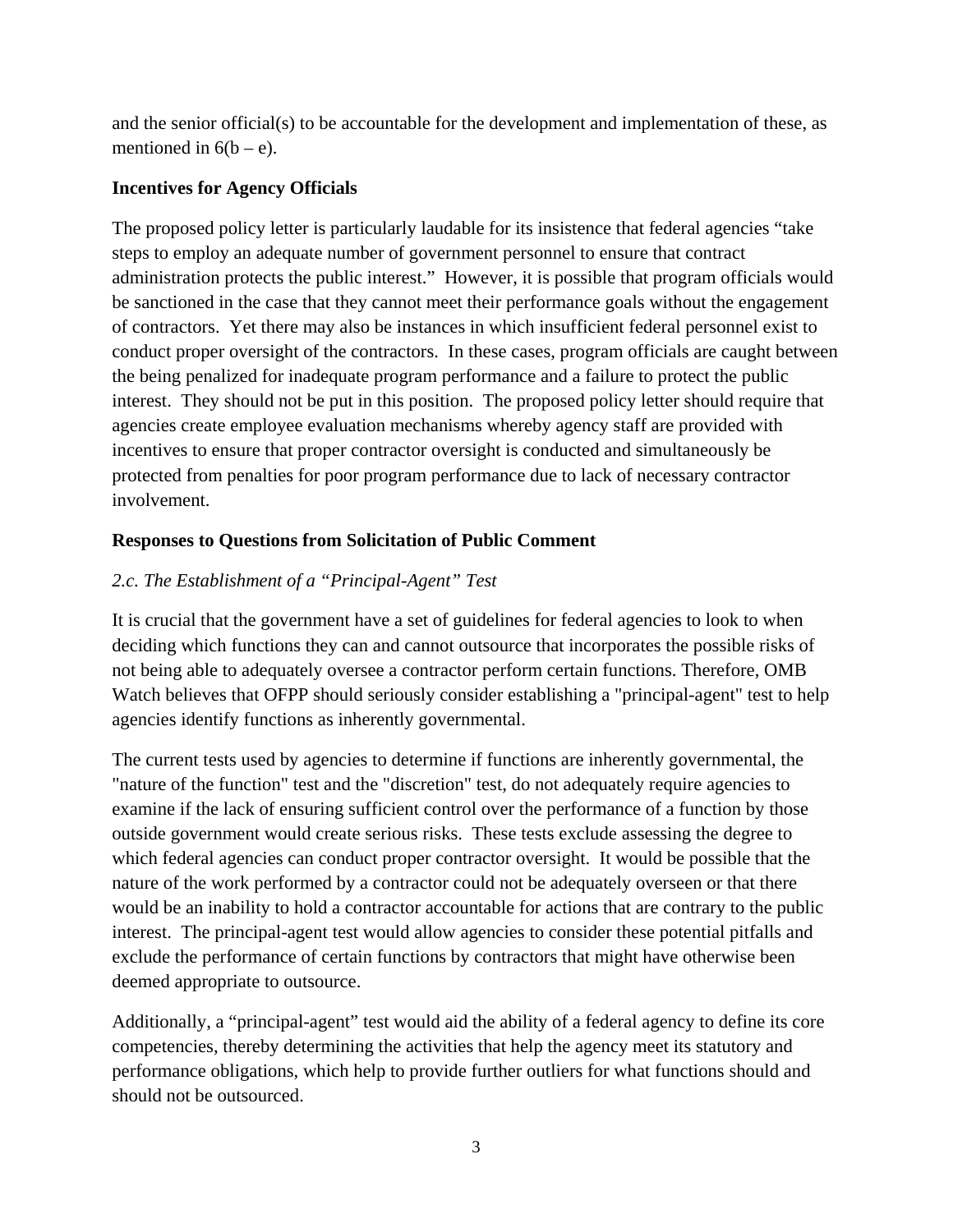### *3.a. A Presumption of Federal Employees Performing "Closely Associated" and Critical Tasks*

OMB Watch strongly urges OFPP to set out a requirement, or at the very least set out a presumption, in favor of performance of "closely associated" and critical functions by federal employees in the policy letter.

Many "closely associated" or critical tasks are fraught with the possibilities of conflicts of interest or serious damage to the image of the government if a contractor mishandles the function. An example of this is the outsourcing of any function that allows a contractor to come into possession of citizens' personal information.

When the Internal Revenue Service (IRS) contracted out to companies to collect the debt of private citizens, not only did these private companies provide less value than government employees collecting the debt, but personal information was continually compromised by the contractors.

To prevent the exposure of the personal information of citizens, the federal government should minimize, or eliminate if possible, contractors from dealing with or handling sensitive personal information. The federal government should not allow contracts to handle, analyze, store, or manipulate such information. One of the ways to accomplish this is for the government to shift the default to in sourcing of such activities.

#### *5.b. Prohibiting Contractors from Performing Certain Functions*

OMB Watch believes that the policy letter guidance should prohibit contractors from performing the following functions:

i) Pre-award acquisition support, including, but not limited to, functions involving the preparation of price negotiation memoranda; price reasonableness determinations; technical evaluations; determinations of responsibility; determinations and findings; and justifications.

ii) Post-award acquisition support, including, but not limited to, functions involving the use of contractors to manage other contractors; the development of contractor performance assessments; review of contract claims; and the preparation of termination settlement proposals.

vii) Physical security, including but not limited to, functions involving guard services; convoy security services; pass and identification services; plant protection services; the operation of prison or detention facilities; and the use of deadly force, including combat, security operations performed in direct support of combat, and security that could evolve into combat.

ix) Support for intelligence activities, such as covert operations.